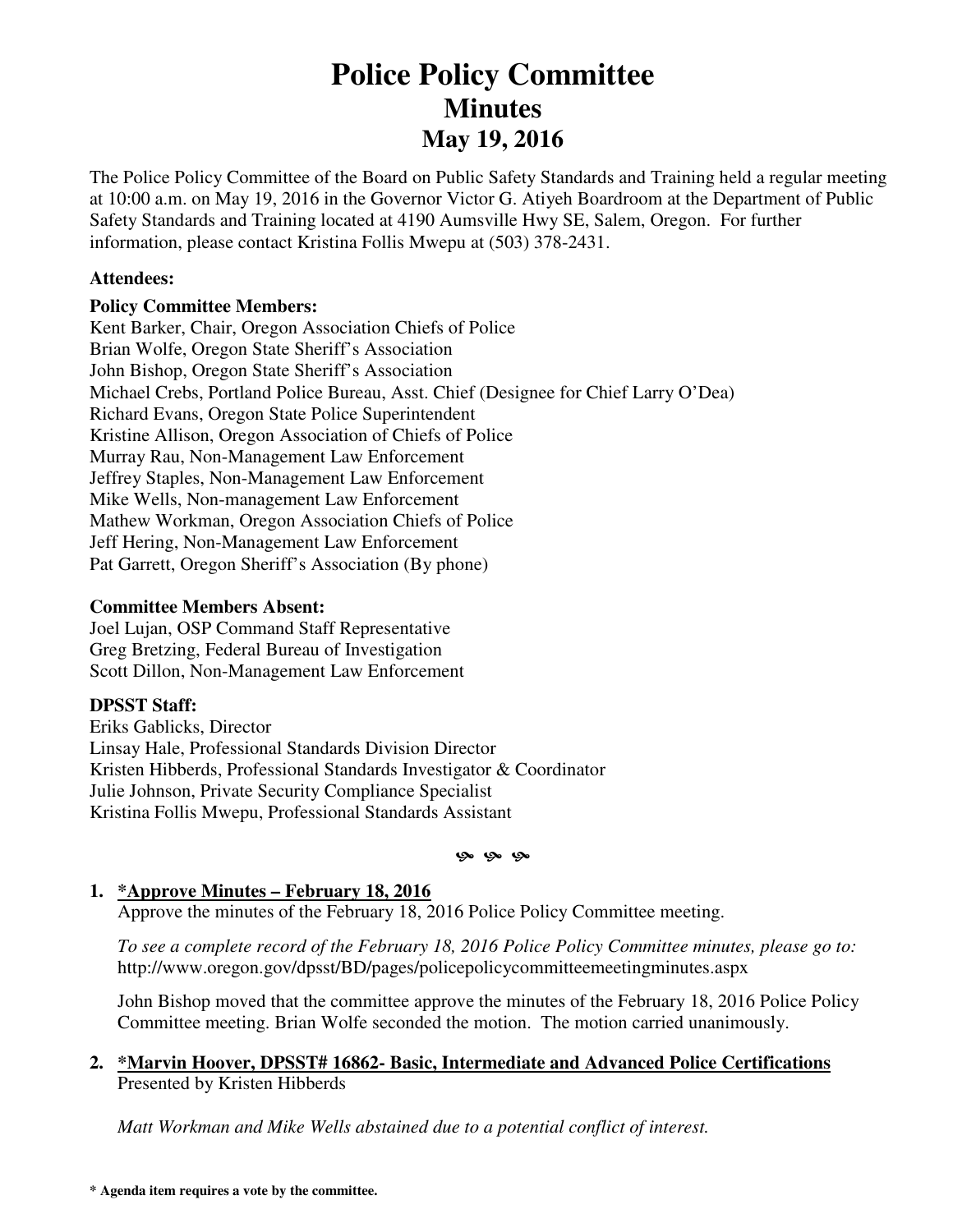The case brought before the Policy Committee involves Marvin Hoover's alleged conduct on June 25, 2015 and subsequent investigation that led to his retirement.

Kristine Allison moved that the Police Policy Committee adopts the staff report as the record upon which its recommendations are based. John Bishop seconded the motion. The motion carried unanimously; Mike Wells and Matt Workman abstaining.

By discussion and consensus, the committee determined that Marvin Hoover's behavior did not involve **Insubordination**.

By discussion and consensus, the committee identified Marvin Hoover's behavior did involve **Misconduct** as defined in the Administrative Rule based on staff analysis.

Rich Evans moved that the Police Policy Committee find that Marvin Hoover's Misconduct did rise to the level to warrant revocation when considered alone. Mike Crebs seconded the motion. The motion carried unanimously; and Brian Wolfe abstaining.

By discussion and consensus, the committee identified that Marvin Hoover's behavior did involve **Gross Misconduct** as defined in the Administrative Rule based on staff analysis.

Kristine Allison moved that the Police Policy Committee find that Marvin Hoover's Gross Misconduct did rise to the level to warrant revocation when considered alone. Brian Wolfe seconded the motion. The motion carried unanimously; Mike Wells and Matt Workman abstaining.

By discussion and consensus, the committee identified that Marvin Hoover's behavior did not involve **Misuse of Authority** as defined in the Administrative Rule.

By discussion and consensus, the committee identified that Marvin Hoover's behavior did involve **Disregard for the Rights of Others** as defined in the Administrative Rule as outlined in the staff analysis.

John Bishop moved that the Police Policy Committee find that Marvin Hoover's Disregard for the Rights of Others did rise to the level to warrant revocation when considered alone. Rich Evans seconded the motion. The motion carried unanimously; Mike Wells and Matt Workman abstaining.

By discussion and consensus, the committee determined that Marvin Hoover's behavior did not involve **Dishonesty** as defined in the Administrative Rule.

By discussion and consensus, the committee determined that Marvin Hoover's behavior did involve **Aggravating Circumstances** which include Hoover's lack of effectual leadership by placing blame on his subordinates for his actions. Hoover fostered departmental discrimination despite the current nationwide struggle against discrimination; this was his way of blowing off steam. Hoover claimed his freedom of speech despite understanding that he is a voice for his department, therefore he should be held to a higher standard of conduct. Hoover's letter to the Board blatantly stated that his actions were not wrong, only wrong in place and audience. His testimony shows a clear lack of understanding for the implications and consequences of his actions.

By discussion and consensus, the committee determined Marvin Hoover's behavior did not involve any **Mitigating Circumstances**.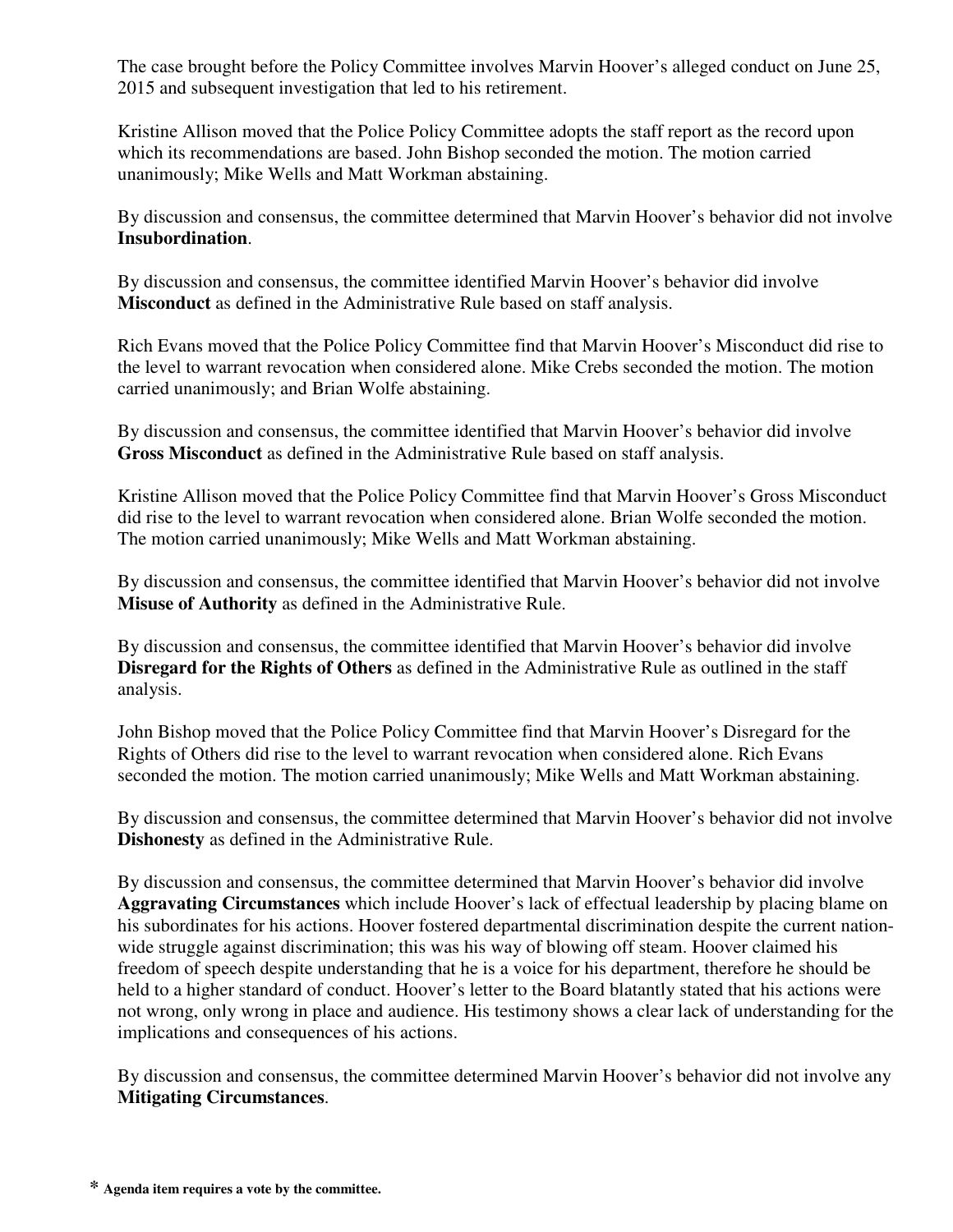After considering the totality of the circumstances, Rich Evans moved that the committee recommends to the Board that Marvin Hoover's **certifications be revoked**. John Bishop seconded the motion. The motion carried unanimously; Mike Wells and Matt Workman abstaining.

Mike Crebs moved that the committee recommends to the Board that Marvin Hoover's Misconduct warrants ineligibility for 7 years. Richard Evans seconded the motion. The motion carried unanimously; Mike Wells and Matt Workman abstaining.

Brian Wolfe moved that the committee recommends to the Board that Marvin Hoover's Gross Misconduct warrants ineligibility for 10 years. Kristine Allison seconded the motion. The motion carried unanimously; Mike Wells and Matt Workman abstaining.

John Bishop moved that the committee recommends to the Board that Marvin Hoover's Disregard for the Rights of Others warrants ineligibility for 15 years. Mike Crebs seconded the motion. The motion carried unanimously; Mike Wells and Matt Workman abstaining.

# **3. \*Thomas B. Ammon, DPSST# 56067- Application for Training and Subsequent Certification**  Presented by Kristen Hibberds

The case brought before the Policy Committee involves Thomas Ammon's conduct on November 30, 2009, that led to the arrest and subsequent conviction of Operating While Intoxicated, Iowa code 321J.2.

# *Jeff Staples abstained due to a conflict of interest.*

Murray Rau moved that the Police Policy Committee adopts the staff report as the record upon which its recommendations are based. Jeff Hering seconded the motion. The motion carried unanimously; Jeff Staples abstained.

By discussion and consensus, the committee determined that Thomas Ammon's behavior did not involve **Insubordination**.

By discussion and consensus, the committee identified Thomas Ammon's behavior did involve **Misconduct** as defined in the Administrative Rule based on his DUII conviction.

Matt Workman moved that the Police Policy Committee find that Thomas Ammon's Misconduct **did not** rise to the level to warrant revocation when considered alone based on the amount of time between his DUII conviction and his application for Basic police certifications. Mike Crebs seconded the motion. The motion carried unanimously; Jeff Staples abstained.

By discussion and consensus, the committee identified that Thomas Ammon's behavior did involve **Gross Misconduct** as defined in the Administrative Rule based on DUII being a category four misconduct as mentioned in the staff analysis.

Matt Workman moved that the Police Policy Committee find that Thomas Ammon's Gross Misconduct **did not** rise to the level to warrant revocation when considered alone based on the amount of time between his DUII conviction and his application for Basic police certifications. John Bishop seconded the motion. The motion carried unanimously; Jeff Staples abstained.

By discussion and consensus, the committee identified that Thomas Ammon's behavior did not involve **Misuse of Authority** as defined in the Administrative Rule.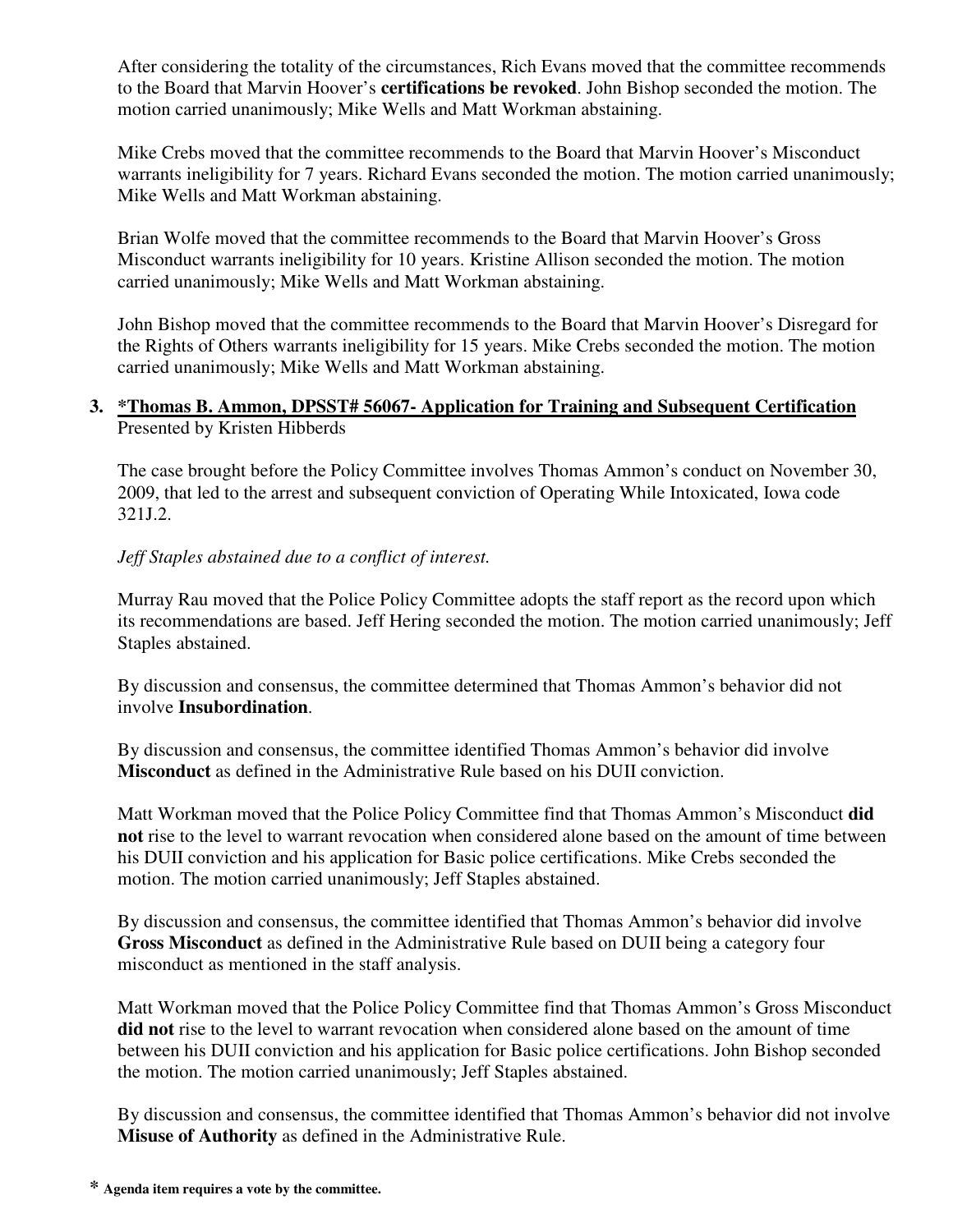By discussion and consensus, the committee identified that Thomas Ammon's behavior did not involve **Disregard for the Rights of Others** as defined in the Administrative Rule.

By discussion and consensus, the committee determined that Thomas Ammon's behavior did not involve **Dishonesty** as defined in the Administrative Rule.

By discussion and consensus, the committee determined that Thomas Ammon's behavior did involve **Aggravating Circumstances** which include lying about the number of drinks he consumed when asked by the arresting officer.

By discussion and consensus, the committee determined Thomas Ammon's behavior did involve **Mitigating Circumstances** which include reporting his arrest when applying to become a police officer, not having a track record of irresponsible behavior, and the fact that he was not a police officer at the time of the incident.

After considering the totality of the circumstances, Kristine Allison moved that the committee recommends to the Board that Thomas Ammon's application for certification **not be denied**. Mike Crebs seconded the motion. The motion carried unanimously; Jeff Staples abstaining.

# **4. \*Shane Beamish, DPSST# 49072- Basic Police Certifications**

Presented by Kristen Hibberds

The case brought before the Policy Committee involves Shane Beamish's conduct regarding his onduty and off-duty behavior, his relationship with another deputy's wife, his insubordinate actions, and his conduct that ultimately lead to his arrest and conviction for Furnishing Alcohol to Persons under 21.

Jeff Staples moved that the Police Policy Committee adopts the staff report as the record upon which its recommendations are based. Jeff Hering seconded the motion. The motion carried unanimously.

By discussion and consensus, the committee determined that Shane Beamish's behavior did involve **Insubordination** based on the staff report. However, there was concern expressed about whether his insubordinate actions occurred on duty or off duty.

Matt Workman moved that the Police Policy Committee find that Shane Beamish's Insubordination did not rise to the level to warrant revocation when considered alone. Mike Wells seconded the motion. The motion carried unanimously.

By discussion and consensus, the committee identified Shane Beamish's behavior did involve **Misconduct** as defined in the Administrative Rule based on the staff analysis and his documented arrest.

John Bishop moved that the Police Policy Committee find that Shane Beamish's Misconduct did rise to the level to warrant revocation when considered alone. Matt Workman seconded the motion. The motion carried unanimously.

By discussion and consensus, the committee identified that Shane Beamish's behavior did involve **Gross Misconduct** as defined in the Administrative Rule based on the staff analysis.

John Bishop moved that the Police Policy Committee find that Shane Beamish's Gross Misconduct did rise to the level to warrant revocation when considered alone. Mike Crebs seconded the motion. The motion carried unanimously.

**\* Agenda item requires a vote by the committee.**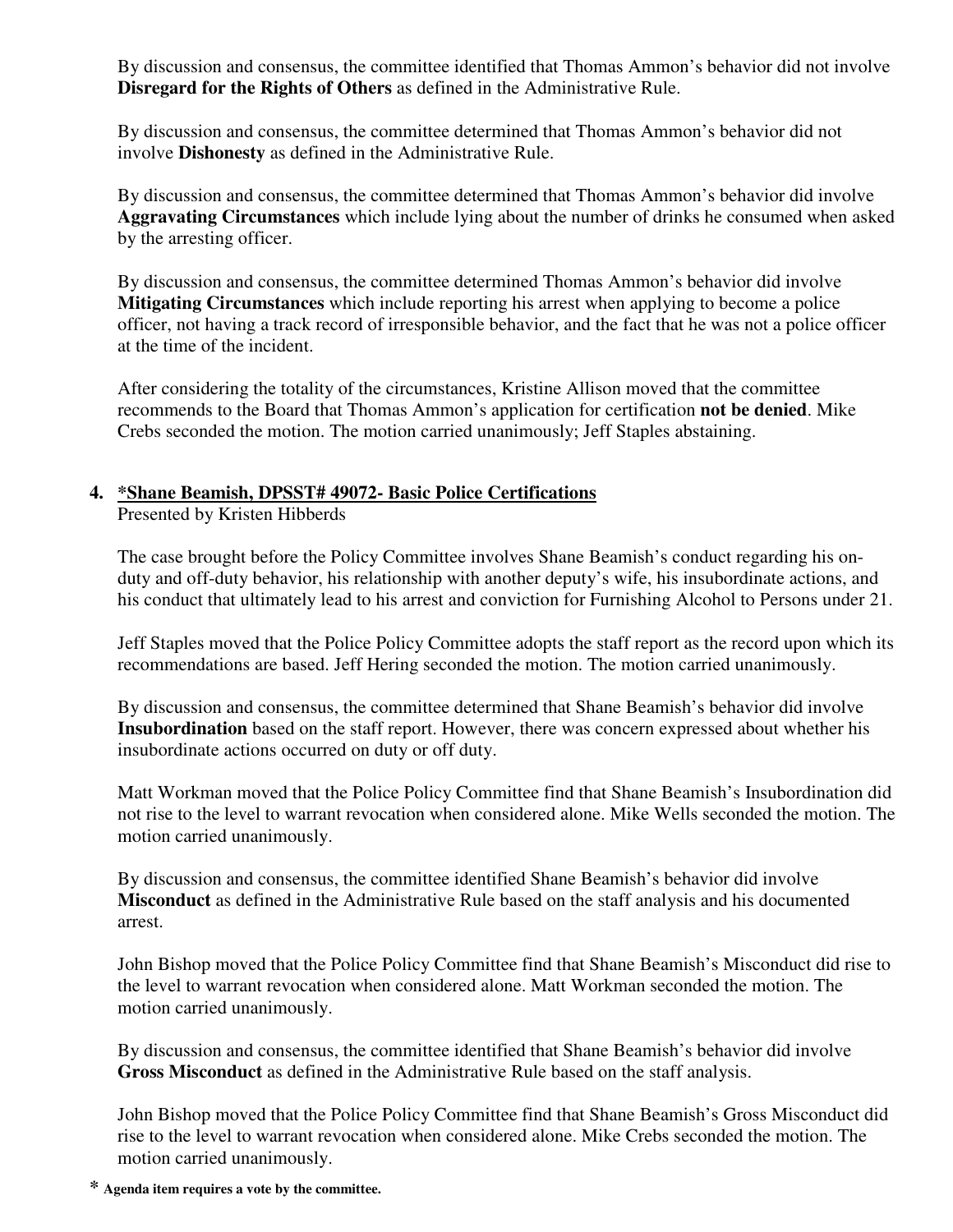By discussion and consensus, the committee identified that Shane Beamish's behavior did not involve **Misuse of Authority** as defined in the Administrative Rule.

By discussion and consensus, the committee identified that Shane Beamish's behavior did not involve **Disregard for the Rights of Others** as defined in the Administrative Rule.

By discussion and consensus, the committee determined that Shane Beamish's behavior did not involve **Dishonesty** as defined in the Administrative Rule.

By discussion and consensus, the committee determined that Shane Beamish's behavior did involve **Aggravating Circumstances** which include supplying alcohol to minors multiple times, public intoxication, setting an example to the community by drinking and driving to various locations, and failing to submit a letter of explanation to the committee.

By discussion and consensus, the committee determined Shane Beamish's behavior did not involve **Mitigating Circumstances**.

After considering the totality of the circumstances, Jeff Staples moved that the committee recommends to the Board that Shane Beamish's certifications **be revoked**. Brian Wolfe seconded the motion. The motion carried unanimously.

Brian Wolfe moved that the committee recommends to the Board that Shane Beamish's Misconduct warrants ineligibility for 7 years. Kristine Allison seconded the motion. The motion carried unanimously.

Rich Evans moved that the committee recommends to the Board that Shane Beamish's Gross Misconduct warrants ineligibility for 10 years. John Bishop seconded the motion. The motion carried unanimously.

# **5. \*Henry E. Filipponi, DPSST# 49765- Basic, Intermediate and Advanced Police Certifications**  Presented by Kristen Hibberds

*Brian Wolfe abstained due to a conflict of interest.* 

The case brought before the Policy Committee involves Henry Filipponi's conduct in his arrest and convictions of the crimes listed in the staff report, discretionary disqualifying crimes under OAR 259- 008-0070(4)(c), and whether his certifications should be revoked as a result.

Matt Workman moved that the Police Policy Committee adopts the staff report as the record upon which its recommendations are based. Mike Wells seconded the motion. The motion carried unanimously; Brian Wolfe abstained.

By discussion and consensus, the committee determined that Henry Filipponi's behavior did not involve **Insubordination**.

By discussion and consensus, the committee identified Henry Filipponi's behavior did involve **Misconduct** as defined in the Administrative Rule based on his convictions from the state of Idaho and his clear history of alcohol related incidents. His actions were clearly premeditated and it builds upon the foundation of his lack of respect for law enforcement principles.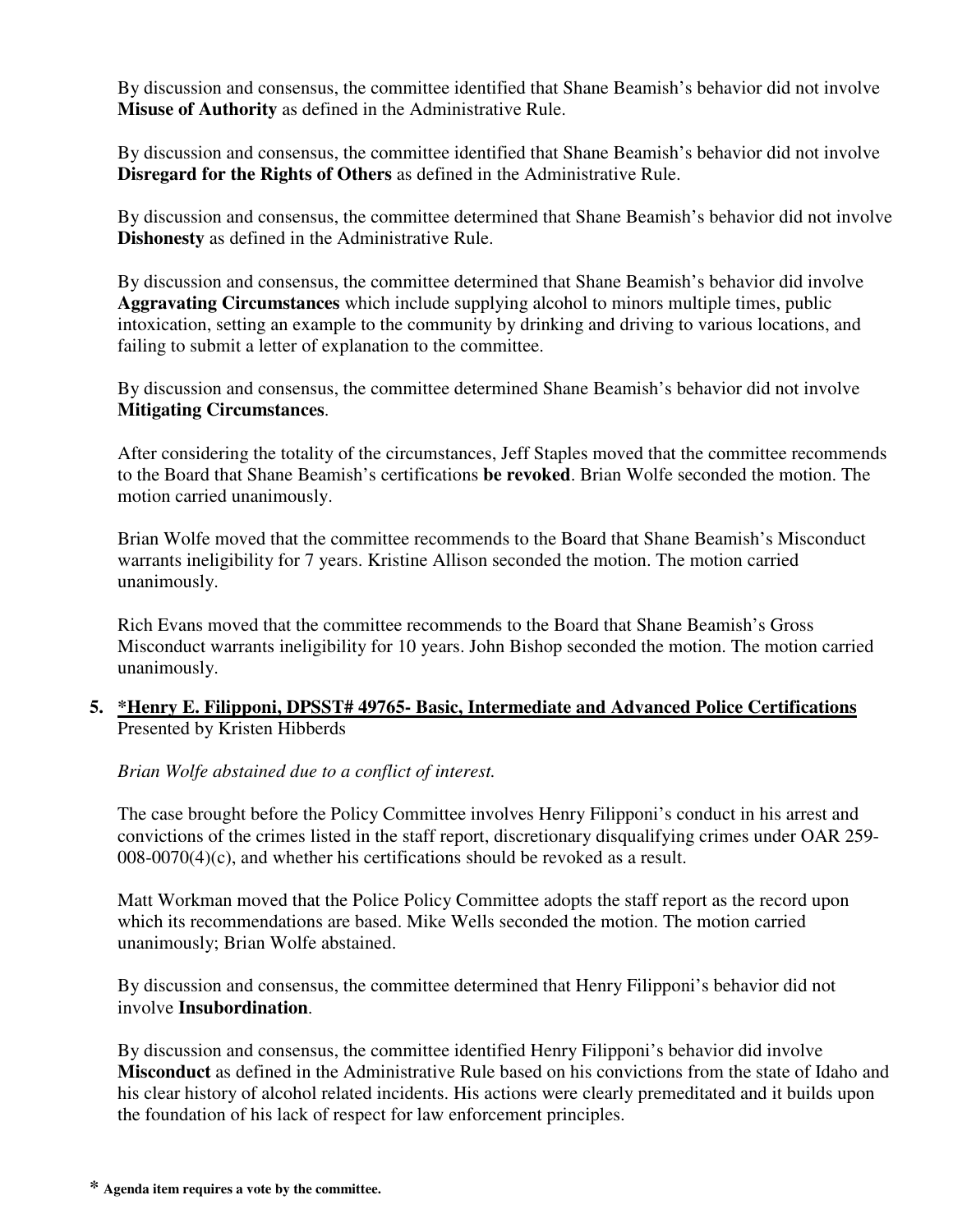Rich Evans moved that the Police Policy Committee find that Henry Filipponi's Misconduct did rise to the level to warrant revocation when considered alone. Matt Workman seconded the motion. The motion carried unanimously; Brian Wolfe abstained.

By discussion and consensus, the committee identified that Henry Filipponi's behavior did involve **Gross Misconduct** as defined in the Administrative Rule based on his off-duty conduct and the negative effect it has on the community; ultimately impacting both Idaho and Oregon police agencies negatively.

Mike Wells moved that the Police Policy Committee find that Henry Filipponi's Gross Misconduct did rise to the level to warrant revocation when considered alone. Rich Evans seconded the motion. The motion carried unanimously; Brian Wolfe abstained.

By discussion and consensus, the committee identified that Henry Filipponi's behavior did not involve **Misuse of Authority** as defined in the Administrative Rule.

By discussion and consensus, the committee identified that Henry Filipponi's behavior did not involve **Disregard for the Rights of Others** as defined in the Administrative Rule.

By discussion and consensus, the committee determined that Henry Filipponi's behavior did involve **Dishonesty** as defined in the Administrative Rule based on staff analysis and the general situational deception concerning omission of facts while being questioned and falsification of hunting documents.

John Bishop moved that the Police Policy Committee find that Henry Filipponi's Dishonesty did rise to the level to warrant revocation when considered alone. Mike Wells seconded the motion. The motion carried unanimously; Brian Wolfe abstained.

By discussion and consensus, the committee determined that Henry Filipponi's behavior did involve **Aggravating Circumstances** which include blaming his upbringing for instilling a lack of respect for general authority and fish and wildlife rules, a history of similar offenses, PTSD from a previous on the job shooting, alcohol, and the premeditated falsification of hunting documents.

By discussion and consensus, the committee determined Henry Filipponi's behavior did not involve **Mitigating Circumstances**.

After considering the **totality of the circumstances**, Mike Wells moved that the committee recommends to the Board that Henry Filipponi's certifications be revoked. Jeff Hering seconded the motion. The motion carried unanimously; Brian Wolfe abstained.

Matt Workman moved that the committee recommends to the Board that Henry Filipponi's Misconduct warrants **ineligibility for 7 years**. Mike Wells seconded the motion. The motion carried unanimously; Brian Wolfe abstained.

Mike Crebs moved that the committee recommends to the Board that Henry Filipponi's Gross Misconduct warrants **ineligibility for 10 years**. Rich Evans seconded the motion. The motion carried unanimously; Brian Wolfe abstained.

John Bishop moved that the committee recommends to the Board that Henry Filipponi's Dishonesty warrants **ineligibility for Lifetime**. Mike Wells seconded the motion. The motion carried unanimously; Brian Wolfe abstained.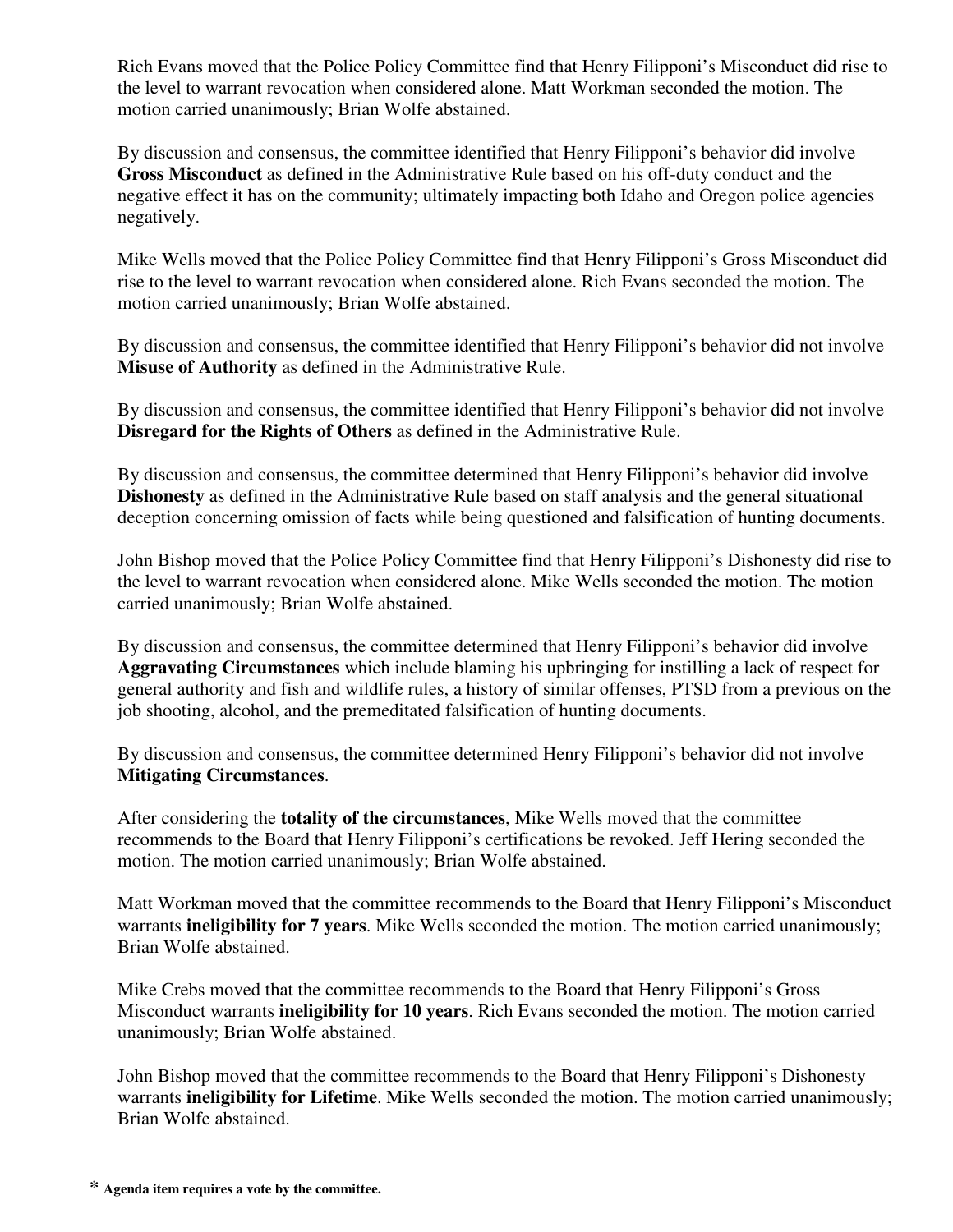# **6. \*Brian Schmid, DPSST# 28724- Basic and Intermediate Police Certifications**  Presented by Kristen Hibberds

*Murray Rau, Pat Garrett, and Jeff Hering abstained due to a conflict of interest.* 

The case brought before the Policy Committee involves Brian Schmid's conduct outlined in Washington County Sheriff's Office Internal Affairs Investigations IA2015-002, CC2015-006, and CC2015-013.

Mike Wells moved that the Police Policy Committee adopts the staff report as the record upon which its recommendations are based. Kristine Allison seconded the motion. The motion carried unanimously; Murray Rau, Pat Garrett, and Jeff Hering abstained.

By discussion and consensus, the committee determined that Brian Schmid's behavior did not involve **Insubordination**.

By discussion and consensus, the committee identified Brian Schmid's behavior did involve **Misconduct** as defined in the Administrative Rule based upon the violation of laws, practices and standards followed in the Oregon public safety profession regarding failure to report incidences of child abuse, elder abuse, and rape.

Brian Wolfe moved that the Police Policy Committee find that Brian Schmid's Misconduct did rise to the level to warrant revocation when considered alone. Mike Wells seconded the motion. The motion carried unanimously; Murray Rau, Pat Garrett, and Jeff Hering abstained.

By discussion and consensus, the committee identified that Brian Schmid's behavior did involve **Gross Misconduct** as defined in the Administrative Rule based on the staff analysis and the previous reasons stated under Misconduct.

Mike Wells moved that the Police Policy Committee find that Brian Schmid's Gross Misconduct did rise to the level to warrant revocation when considered alone. John Bishop seconded the motion. The motion carried unanimously; Murray Rau, Pat Garrett, and Jeff Hering abstained.

By discussion and consensus, the committee identified that Brian Schmid's behavior did involve **Misuse of Authority** as defined in the Administrative Rule based upon the abuse of public trust and harming others by failing to perform duties expected of an officer.

Matt Workman moved that the Police Policy Committee find that Brian Schmid's Misuse of Authority did rise to the level to warrant revocation when considered alone. Kristine Allison seconded the motion. The motion carried with 7 ayes and 2 nays; Murray Rau, Pat Garrett, and Jeff Hering abstained.

By discussion and consensus, the committee identified that Brian Schmid's behavior did involve **Disregard for the Rights of Others** as defined in the Administrative Rule regarding protecting vulnerable persons, disregard for the principles of fairness, and the fundamental duty to protect and serve the public.

Brian Wolfe moved that the Police Policy Committee find that Brian Schmid's Misuse of Authority did rise to the level to warrant revocation when considered alone. Rich Evans seconded the motion. The motion carried unanimously; Murray Rau, Pat Garrett, and Jeff Hering abstained.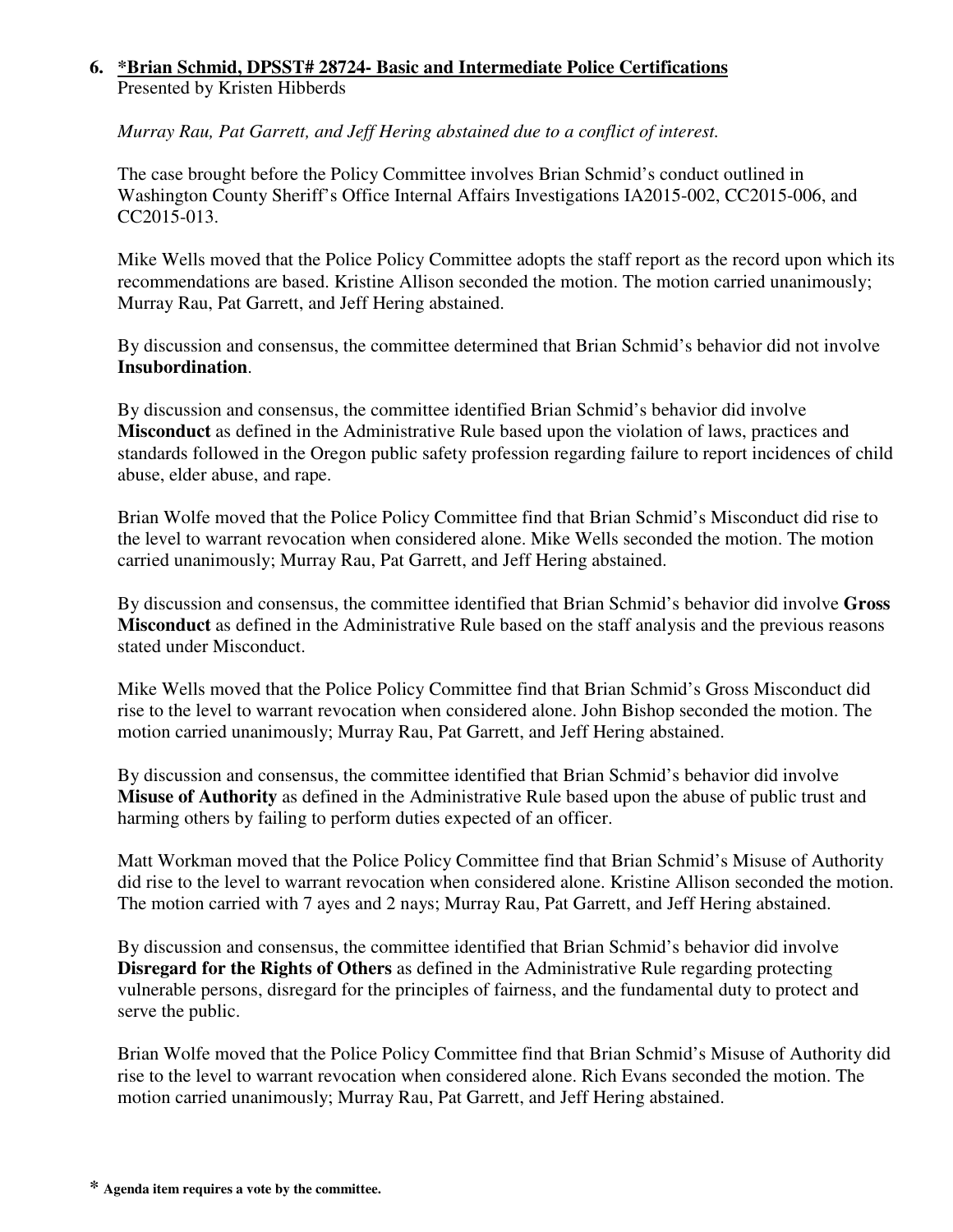By discussion and consensus, the committee determined that Brian Schmid's behavior did involve **Dishonesty** as defined in the Administrative Rule based on staff analysis. Schmid lied about his actions throughout the investigation in an effort to cover up his mistakes.

John Bishop moved that the Police Policy Committee find that Brian Schmid's Dishonesty did rise to the level to warrant revocation when considered alone. Jeff Staples seconded the motion. The motion carried unanimously; Murray Rau, Pat Garrett, and Jeff Hering abstained.

By discussion and consensus, the committee determined that Brian Schmid's behavior did involve **Aggravating Circumstances** which included blaming inherited behavior from one department head to the next. Schmid refused remedial training and displayed a general lack of regret despite being offered help from several officers in his department. Schmid sustained his excuses for his behavior and disregarded professional ethics and propriety that most officers strive to preserve.

By discussion and consensus, the committee determined Brian Schmid's behavior did not involve **Mitigating Circumstances**.

After considering the **totality of the circumstances**, John Bishop moved that the committee recommends to the Board that Brian Schmid's certifications be revoked. Kristine Allison seconded the motion. The motion carried unanimously; Murray Rau, Pat Garrett, and Jeff Hering abstained.

Mike Crebs moved that the committee recommends to the Board that Brian Schmid's Misconduct warrants ineligibility for **7 years**. Brian Wolfe seconded the motion. The motion carried unanimously; Murray Rau, Pat Garrett, and Jeff Hering abstained.

John Bishop moved that the committee recommends to the Board that Brian Schmid's Gross Misconduct warrants ineligibility for **10 years**. Brian Wolfe seconded the motion. The motion carried unanimously; Murray Rau, Pat Garrett, and Jeff Hering abstained.

John Bishop moved that the committee recommends to the Board that Brian Schmid's Misuse of Authority warrants ineligibility for **10 years**. Mike Crebs seconded the motion. The motion carried unanimously; Murray Rau, Pat Garrett, and Jeff Hering abstained.

Brian Wolfe moved that the committee recommends to the Board that Brian Schmid's Disregard for the Rights of Others warrants ineligibility for **15 years**. Rich Evans seconded the motion. The motion carried unanimously; Murray Rau, Pat Garrett, and Jeff Hering abstained.

Mike Crebs moved that the committee recommends to the Board that Brian Schmid's Dishonesty warrants ineligibility for **Lifetime**. John Bishop seconded the motion. The motion carried unanimously; Murray Rau, Pat Garrett, and Jeff Hering abstained.

#### **7. \*Jason Goodding, DPSST# 43017- Law Enforcement Memorial Wall Nomination**  Presented by Eriks Gabliks

Sergeant Jason Goodding of the Seaside Police Department was shot and killed while serving a felony warrant on February 5, 2016. Sergeant Goodding is survived by his wife and two daughters. The Policy Committee is asked to determine whether Sergeant Goodding's name will be included on the Law Enforcement Memorial Wall during the 2017 ceremony.

Mike Crebs moved that Sergeant Goodding's name will be included on the Law Enforcement Memorial Wall during the 2017 ceremony. Jeff Hering seconded the motion. The motion carried unanimously.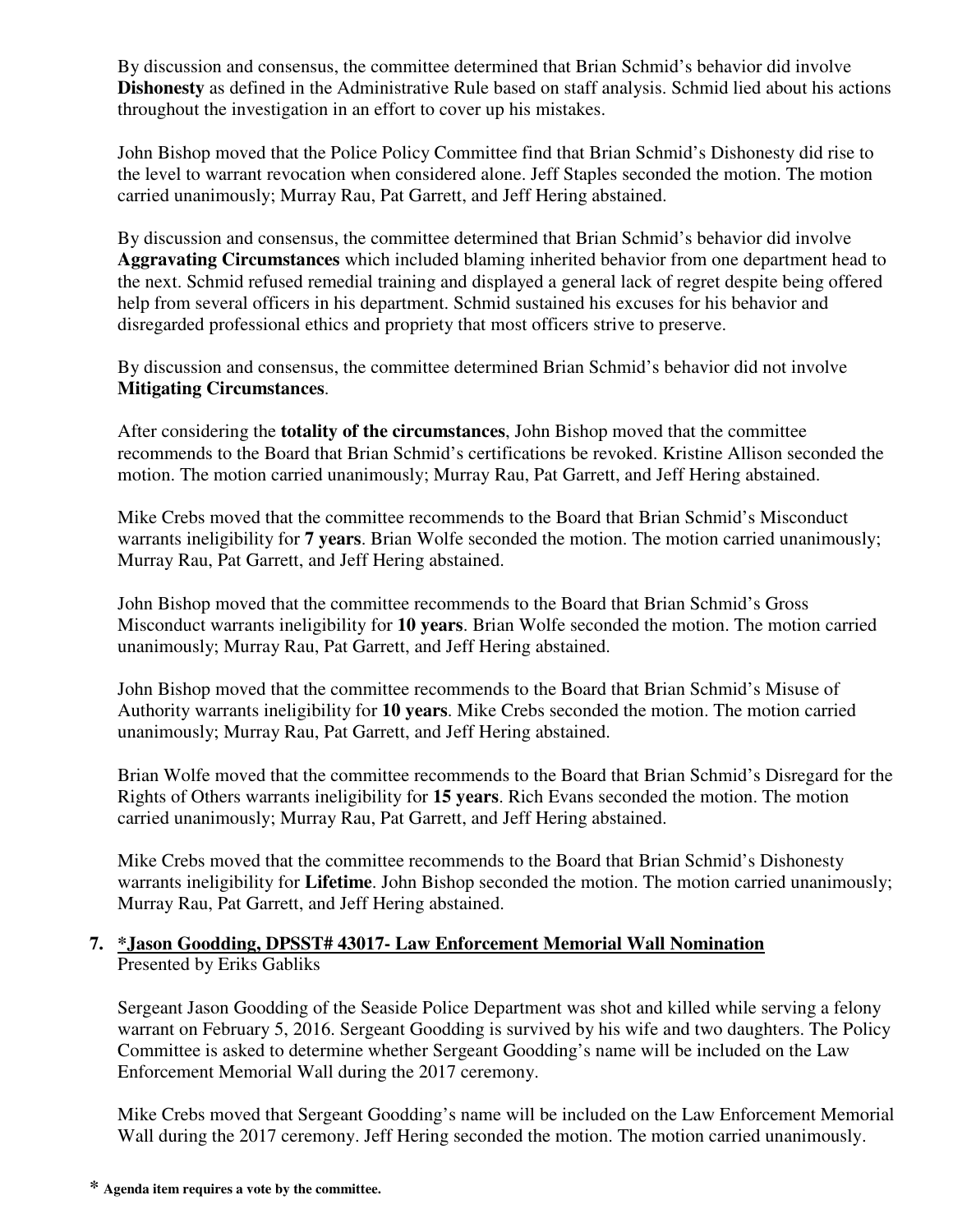# **8. Staff Updates**

# **Director Gabliks Reported:**

Director Gabliks gave a quick update on Academy class enrollments. Thanks to the funds authorized during the 2016 Legislative Session, DPSST has the ability to schedule four additional Basic Police and two additional Basic Corrections classes. This request for approximately 2.8 million dollars was approved by the Ways & Means Committee to address the increase in hiring. The Basic Police classes scheduled for June and August had low enrollments but after DPSST Training Division Director sent out an email asking chiefs and sheriffs if DPSST could combine these two classes into one, a flood of applications came in from agencies wrapping-up background investigations and medical evaluations. As a result, both the June and August classes will run as scheduled. Eriks was very pleased to report that there is currently no backlog of students awaiting a Basic Police class which has not been the case for the past nine months. Eriks also was very aware that agencies around the state were actively recruiting to fill vacant positions, and that more than 500 law enforcement officers are eligible to retire in 2016, so DPSST staff is working on a daily basis to make sure it is meeting the constituent's needs.

Telecommunications (9-1-1) has seen a hiring spike with the July class full which has resulted in the addition of a June class. DPSST met with Oregon Emergency Management (OEM) and requested an additional \$100,000 to fund additional Basic Telecommunications Classes and advanced training. OEM was supportive of the request and DPSST will work with LFO and BAM to request these funds during the May E-Board.

To assist agencies around the state looking to fill approximately 500 vacant positions, DPSST opened the Academy on Friday, April 29, 2016 and Saturday, April 30, 2016 to host a statewide Criminal Justice Career Fair. More than three dozen agencies were on hand for the event and tours of the Academy were offered to attendees. The Saturday event focused on recruiting women into both sworn and non-sworn criminal justice careers. DPSST assisted by not only hosting the event but also in marketing it around the state. More than 1,200 attended the event on Friday, and more than 700 attended on Saturday, of which approximately 500 were women. The feedback from the event was amazing and DPSST is looking at making this an annual event.

DPSST hosted the state's fallen law enforcement memorial on Tuesday, May 3, 2016 at 1 PM. Governor Brown was in attendance and introduced Dianne Bernhard, the Executive Director of National Concerns of Police Survivors (C.O.P.S.), the keynote speaker. The name of Deputy Gil Datan of the Coos County Sheriff's Office was added during the ceremony. Deputy Datan died while on forest patrol when his ATV rolled over on top of him. Sgt. Jason Goodding of the Seaside Police Department, who died just a few months ago, was included in comments made by Governor Brown during the ceremony but his name will be formally added during the 2017 ceremony

Eriks shared that he recently attended a meeting of state training and certification agencies hosted by the Community Oriented Policing Services (COPS) Section of the United States Department of Justice regarding the Presidents Commission on 21st Century Policing. Eriks shared that DPSST was doing a lot of the things included in the report and that additional work was underway with the Force Science Institute and other stakeholders to address emerging issues. Eriks also shared that DPSST staff will be meeting with Dr. Bryan Vila and his team at Washington State University in Spokane regarding research they are doing and forming a partnership. One of the items discussed during the USDOJ meeting was that 25% of the nation's law enforcement officers are not certified as their state does not have any established standards. Eriks shared that work the Board and policy Committees, in partnership with stakeholders, has allowed Oregon to address issues in a proactive manner to ensure professional standards and training are in place.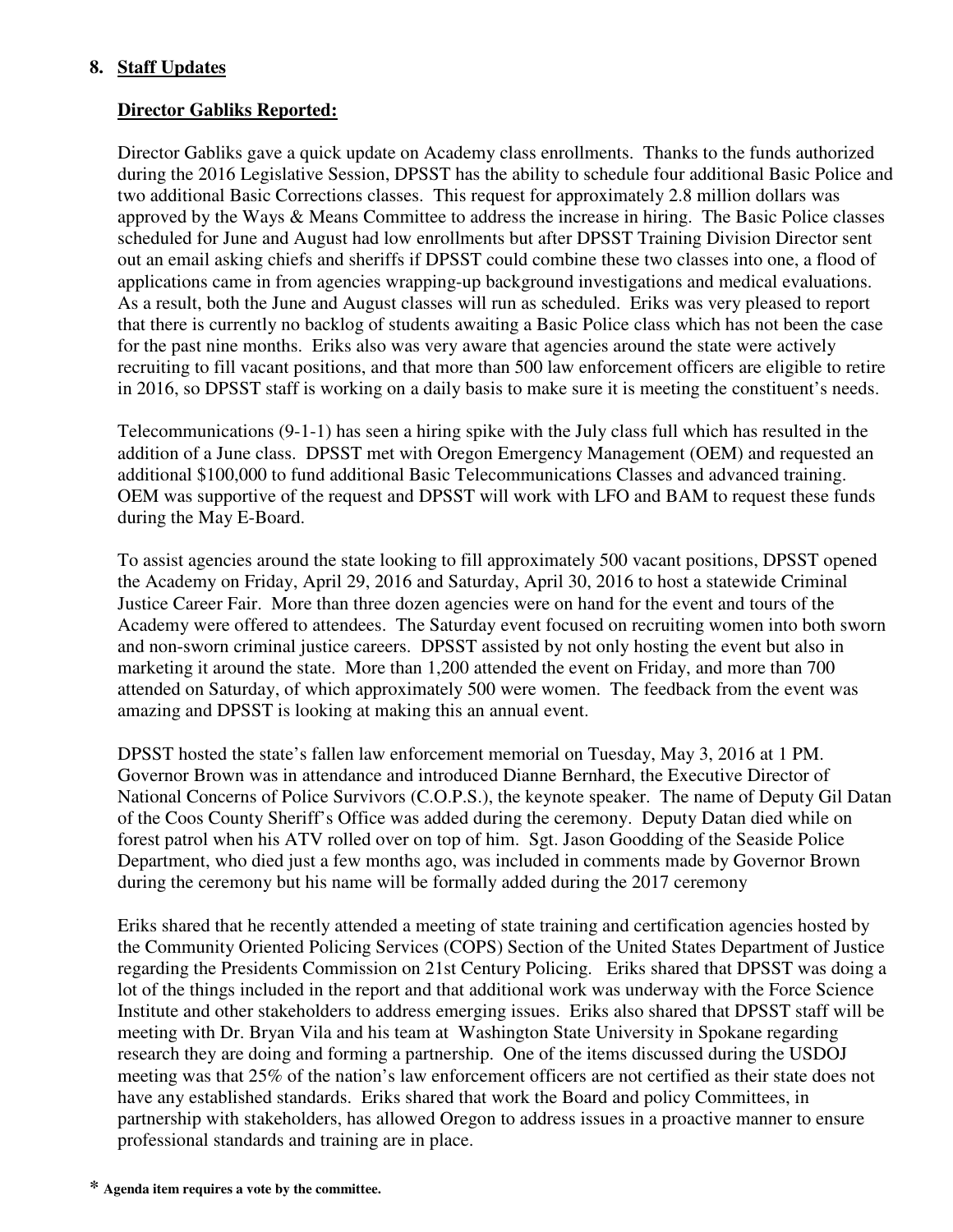DPSST was asked by the Oregon Health Authority (OHA) if it could provide additional training and assistance with funds that OHA had available due to a problem they encountered with a private contract. DPSST will provide assistance in partnership with Greater Oregon Behavioral Health Inc. (GHOBI), a non-profit organization based in Eastern Oregon that also has resources and an interest in training first responders who respond to incidents involving people in crisis. DPSST will request limitation to accept these funds during the May E-Board. In anticipation of the funding approval, DPSST has already started discussions with agencies in Benton, Linn, Polk, Yamhill and Klamath Counties interested in exploring and forming mental health response teams.

Eriks shared that DPSST was very active in discussions on public safety mental health incident response. He shared the work staff was doing, and also gave an overview of the work group that was formed by the Oregon Association of Chiefs of Police and Oregon State Sheriff's Association and includes more than 40 participants (law enforcement, 9-1-1, fire-EMS). This work group will review the training currently offered across the state and also work on a framework through which incidents involving people in crisis might be handled.

Eriks also shared that DPSST continues to play an active role in the School Safety Task Force that is under the oversight of the Oregon State Police.

Director Gabliks shared that the agency has received written correspondence from the City of Granite indicating that at this time it was not going to form a police department. They (Granite) had submitted the required paperwork to DPSST's Professional Standards Division regarding an individual they were looking to hire as a police officer. Granite indicated that while they are no longer interested in hiring the person at this time, they would leave the door open to hire someone at a later date if the possibility arises. Eriks appreciated the assistance that was provided to the City of Granite by City-County Insurance Services and the Oregon Association of Chiefs of Police.

Director Gabliks advised the Committee that a number of members would be changing before its next meeting. Chair Kent Barker and Superintendent Rich Evans are both retiring. The Oregon Association of Chiefs of Police has nominated Keizer Police Chief John Teague to take the place of Chief Barker. A new OSP Superintendent has not been selected. Special Agent Mike Wells is completing his second term and cannot hold a third term as it is prohibited in Oregon Revised Statute. Governor Brown has selected Woodburn Police Officer Mike Araiza as a replacement for Wells. Major Joe Lujan of the Oregon State Police has also completed his second term on the Committee and Major Travis Hampton has been approved to take his place on July 1, 2016. Eriks informed the Committee that there first order of business at its next meeting will be selecting a new Chair and Vice Chair.

Director Gabliks congratulated Chair Kent Barker and Superintendent Evans on their upcoming retirements, and thanked the two, and Mike Wells, for their many years of dedicated service to ensure Oregon has professional standards for law enforcement training and certification.

# **Linsay Hale Reported:**

The concepts for the 2017 Legislative Session have been submitted. We have received permission from the Board to file three concepts on behalf of DPSST and the Board. The first concept relates to the fingerprint authorities. The second is would allow DPSST to suspend the certification of Armed Private Security providers who do not complete the annual requalification training. The final concept involves adding a voting public member to the Corrections, Police and Telecommunications Policy Committees.

The Criminal Justice Denial/Revocation workgroup has been actively meeting. There are a number of members that are on the Policy Committee that are actively participating. There has been great discussion thus far. Any recommendations from the workgroup will be presented to the Policy